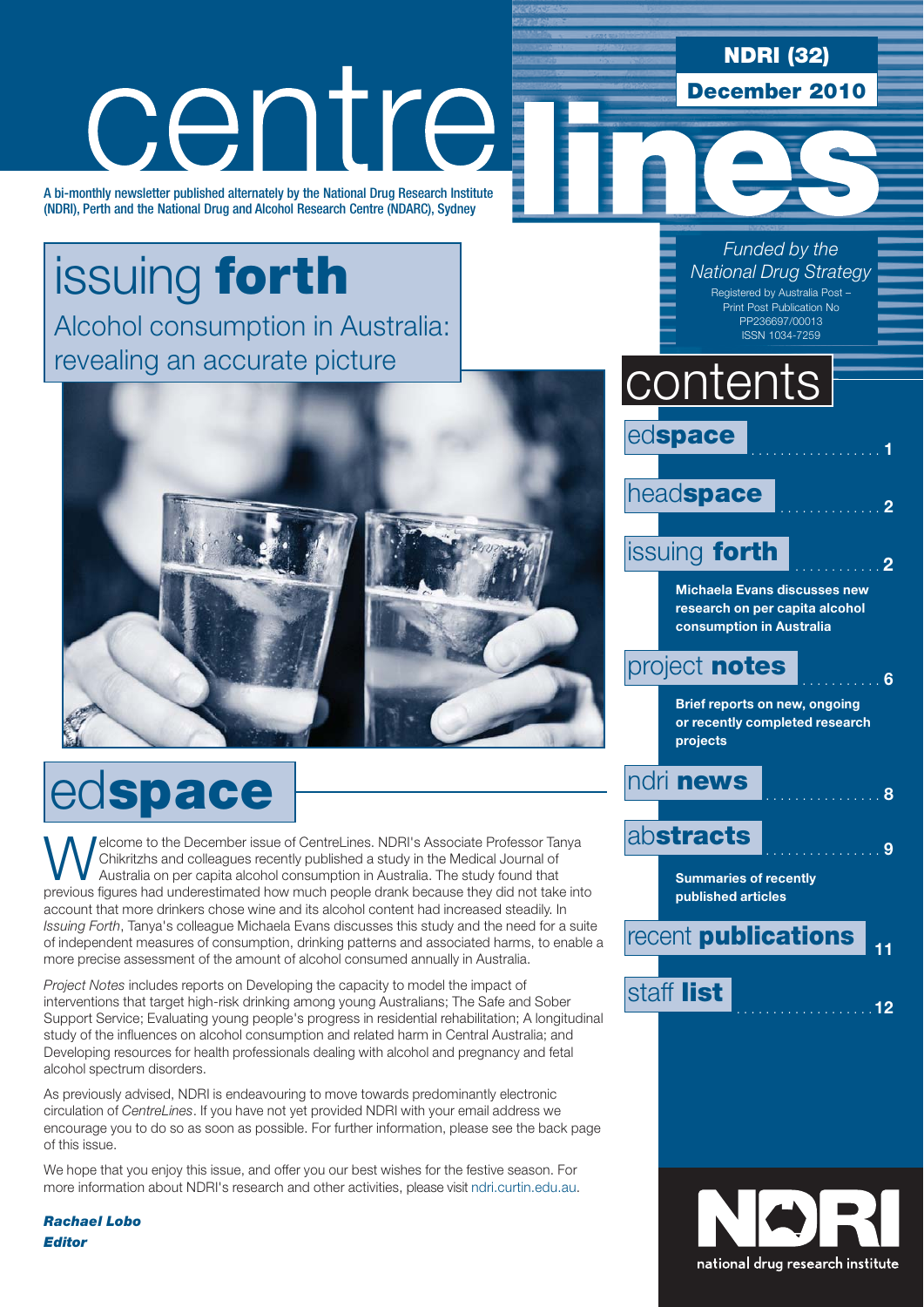### head**space**

### Flaws in alcohol consumption rates exposed

ntil recently alcohol researchers were musing over an apparent inconsistency. Most evidence indicates that if we increase the availability of alcohol, there is an associated increase in consumption and adverse outcomes. Over the past decade or so in Australia we have seen large increases in the numbers of licensed outlets in several jurisdictions, significant increases in permitted hours of sale of alcohol, and increased affordability of alcoholic beverages. Not surprisingly, this has been accompanied by growing concern about alcohol related harm. Senior police have expressed disquiet about the apparent increase in alcohol related disruption, which demands a large proportion of their resources, and there has been an increase in media reports of problems associated with intoxication. The more objective data similarly indicate an increase in harm. Thus, recent publications indicate that higher

#### density of particular types of alcohol retail outlets is associated with increases in violence, and there has been consistent evidence of increases in alcohol attributable hospital admissions across all jurisdictions and, specifically, a national increase in the general population prevalence of liver cirrhosis. Per capita alcohol consumption did not appear to be changing, hence the apparent discrepancy. Some commentators noted that the stable levels of Australian alcohol consumption were an argument against any alcohol policy change.

A recent revision, by the Australian Bureau of Statistics, of the estimated alcohol content of wine removes the apparent aberration. As Michaela Evans notes in Issuing Forth, consistent with the international literature, Australian data indicate that alcohol has become more available we have consumed more and,



associated with this, there have been increases in a range of adverse outcomes. There are two important policy messages. First, if we increase the availability of alcohol we should anticipate a related increase in associated harms that have relevance for the whole community, not just those who drink. Second, if we are to have informed debate about the impact of alcohol policy, we need to ensure that we have accurate and current data about consumption and harm. **cl**

*Steve Allsop Director*

# issuing **forth**

### Alcohol consumption in Australia – revealing an accurate picture

In the context of de-regulation and t<br>reduction of 'anti-competitive' prace<br>by Australian governments, alcohol<br>beverages have become increasingly n the context of de-regulation and the reduction of 'anti-competitive' practices by Australian governments, alcoholic available and affordable and are widely promoted.1-2 The growing number of and longer trading hours for licensed premises have been accompanied by rising concern about increased rates of harm $3$ , such as alcohol-caused liver cirrhosis $^4$  and alcoholattributable hospitalisations<sup>5</sup>. Surprisingly, however, until this year, the increasing physical and economic availability of alcoholic beverages had not been accompanied by increased consumption, at least as reported by the Australian Bureau of Statistics (ABS). In fact, until the publication of its most recent report,  $6-7$  ABS per capita consumption (PCC) trends, which are a measure of pure alcohol consumption by the resident Australian population aged 15 years and over, had apparently remained relatively unchanged since the early 1990s.

The discrepant pattern of relatively stable consumption trends alongside growing availability and mounting alcoholrelated problems was puzzling because

international research consistently shows that increased availability is associated with rising consumption and consequent increased harm<sup>8-9</sup>. As noted by Chikritzhs and colleagues,<sup>10</sup> there is now an explanation for this apparent inconsistency. Specifically, a recent revision by the ABS<sup>6-</sup> 7 indicates that annually released per capita alcohol consumption figures have consistently overlooked the gradually increasing alcohol content of table wine.

#### **Estimating alcohol content**

Apparent PCC estimates are generated for beer, wine, spirits, and, more recently, pre-mixed alcoholic beverages (readyto-drink alcohol) on the basis of a range of data sources, including: surveys of winegrowers, domestic alcohol sales data, import clearance and excise tax figures. 6-7 The present system of calculating PCC is open to inaccuracies primarily because of the manner in which alcohol is taxed in Australia, which allows for a relatively accurate identification of the alcohol content of beer, spirits and ready-to-drink beverages, but not wine.



In Australia, alcoholic beverages are not taxed equally. Specifically, they are either subjected to a volumetric excise (where tax is calculated based on pure alcohol content per litre), a sales tax (a fixed rate tax based on the item's value, also deemed an ad valorem tax), or both. Additionally, all alcoholic beverages attract a goods and services tax, being 10% of the product price. Unlike beer and spirits, which attract both volumetric and sales tax, wine is presently subject solely to an ad valorem tax, currently at 29%.<sup>11</sup> Because spirits and beer (above 1.15% alcohol content) are expressly taxed on the basis of alcohol content by volume, information on the alcohol strength as well as the volumes sold of these two beverages is readily available for estimates of PCC. By contrast, as wine is taxed via the Wine Equalisation Tax (WET), which does not require information about pure alcohol volumes, the ABS must conduct annual surveys of wine producers to estimate volumes of wine sold. Although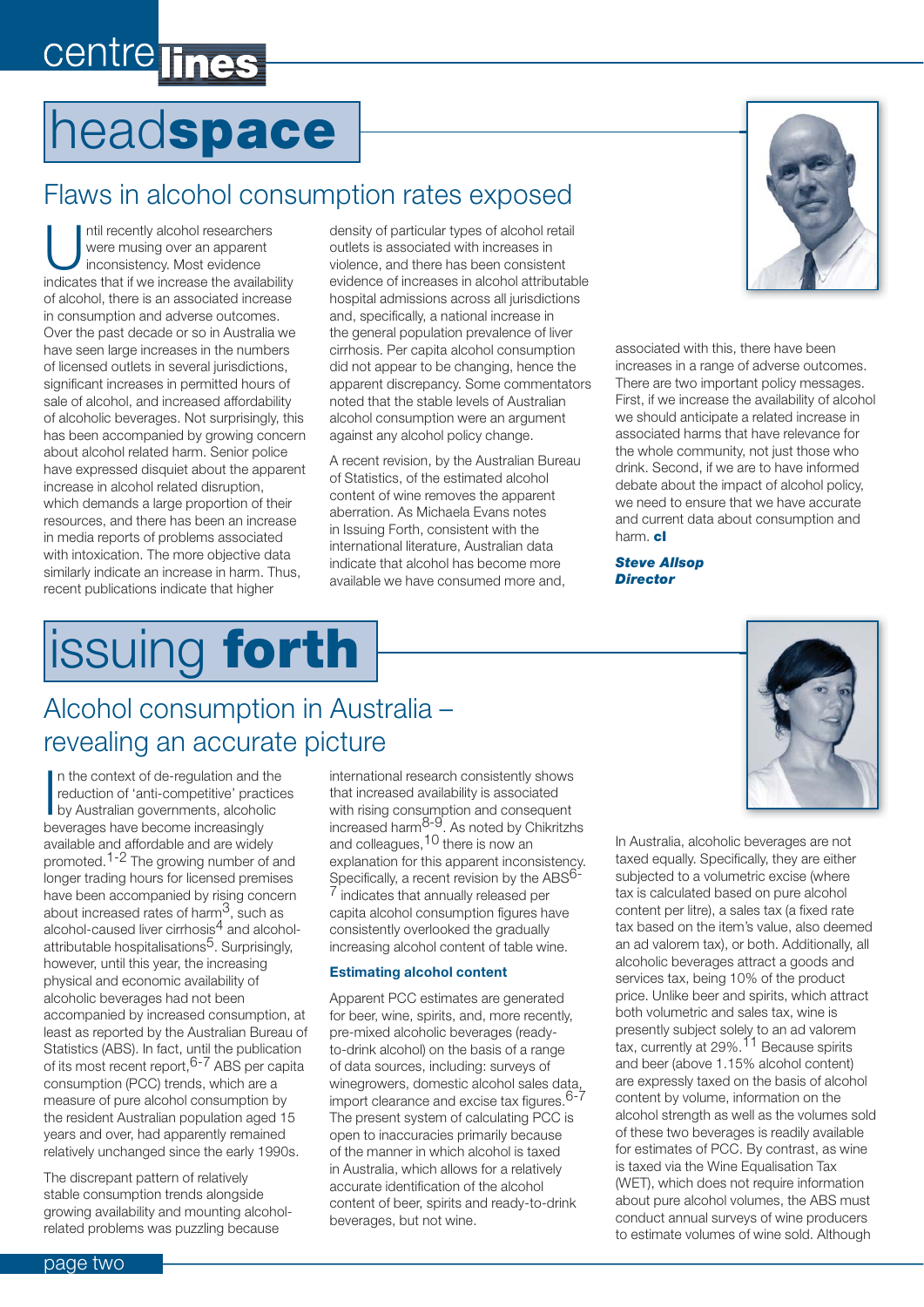these surveys are purported to capture the vast majority of wines consumed in Australia (92%),  $12$  the national wine growers survey does not currently enquire about the alcohol contents of wines produced. As far as NDRI has been able to ascertain, the wine grower survey has never included questions regarding alcohol content (ABS, pers. comm. 2008) and no other government agency collects such information. In any case, a wine producer survey would not necessarily be the most reliable means of identifying the alcoholic strength of wine beverages since wines of varying alcohol contents may be combined from a range of production sites. A review of past and current ABS reports on apparent per capita alcohol consumption reveals that assumptions regarding pure alcohol contents for wine-based beverages had remained unchanged since at least 1985 to 2009. We have been unable to find any detailed information from ABS publications as to how these estimates were derived.

It is not uncommon for the alcohol content of wine to change; historical studies have shown that alcohol strength differs by geographical location and fluctuates over time, reflecting trends in consumer taste, harvesting practices, climate conditions, and marketing techniques.13 In Australia and the United States, for more than a decade, the trend has been towards the increasing alcohol content of both red, and to a lesser extent, white wine.14-15 At the same time as the alcohol content of wine has grown in strength, its Australian popularity has risen while the market share of beer has fallen.6,16-17 Despite these changes, from the early 1990s up until this year, the ABS consistently approximated the alcohol content of table wine to be 10.8% and wine overall (i.e. including fortified, sparkling, etc) to be 11.2%.

The acknowledgment of the increasing pure alcohol content of wine, combined with the growing market share of this beverage, has had a visible effect on Australia's consumption estimates. In the new consumption estimates, the concentration of alcohol in white and red wine has been revised up, to 12.2% and 13.4% respectively, generating a new mean alcohol content of 12.7% for all wine<sup>7</sup> (see Table 1 for an indication of the old and new estimates). Based on this revision, the ABS has reissued its last four annual PCC estimates which, when combined with estimates from earlier years, now indicate that PCC has not in fact been stable over the past few decades, but that it actually increased by over 8% from its lowest point in 1995/96 to 2007/08 (the year before the so-called 'alcopops' tax was introduced). Indeed, Chikritzhs and colleagues<sup>10</sup> suggest that the 2008/09 estimate would

have been higher had it not been for the decline in pre-mixed spirit consumption, the sales of which decreased subsequent to the introduction of this tax (a decrease that was only partially offset by increased consumption of straight spirits). They also suggest that, based on comparable research in the United States,14 the increase in the alcohol content of table wine is likely to have changed more gradually and begun earlier (1998/99 rather than the arbitrarily set date of 2004/05) than the revised ABS PCC estimates suggest.

Informed debate and policy demand accurate, current and comprehensive measures of consumption and related harm. Unsurprisingly, the Australian alcohol industry has consistently returned to the apparent stability of PCC in submissions to government inquiries<sup>18-19</sup> and in various other media $^{20}$  to justify questionable promotion practices, argue against aspects of industry regulation, and discount the claims of public health- advocates and researchers regarding the magnitude of alcohol-related problems in the nation. While the ABS' estimates of annual PCC play an important role in measuring consumption trends and are normally an appropriate gauge of problematic drinking levels, such estimates should be produced and examined in conjunction with other key alcohol 'indicators'. Complementary yet independent data sources, including comprehensive collection of alcohol sales data by all Australian jurisdictions, along with national alcohol consumption survey data, are needed to refine and enhance our knowledge of changing patterns of alcohol use. The decade-long miscalculation of national PCC also highlights debate regarding Australia's alcohol tax system.

#### **Sales data**

The World Health Organisation<sup>8</sup> identifies per capita alcohol consumption estimates, usually derived from sales data, as an essential indicator of alcohol consumption that should be central to the evaluation of alcohol policy and regulation. A comprehensive collection of state- and territory-based sales data could provide a comparable measure against which the accuracy of national consumption estimates can be assessed.<sup>21</sup> More importantly however, jurisdiction-based sales data collection allows sensitive analysis of the relation between local alcohol consumption and harm which is not afforded by national supply data. This is because alcohol availability, levels of consumption and associated harms are not equally distributed among each Australian state and territory and the variation within jurisdictions can also be large.

Recent National Drug Research Institute findings<sup>5</sup> highlight the substantial yet geographically disparate contribution of alcohol to the incidence of illness, disease, and death in Australia. While the trend towards annually increasing national PCC levels is reflected in increasing rates of alcohol-attributable hospitalisations evident in all jurisdictions between 1995/96 to 2004/05, national consumption estimates provide little insight into why Victoria had the largest increase over this period, or why rates of alcohol-attributable mortality in the Northern Territory surpassed the national average. The volumes of alcohol sold by wholesalers and retailers at a local level would provide some clarification of the trends evident in Victoria and the Northern Territory. However, unlike the Northern Territory, Victoria, together with South

#### *Table 1: ABS estimates of alcohol strength (%) by wine type*

| Wine Type                            | Previous alcohol strength<br>estimates (%)* | New alcohol strength<br>estimates $(\%)^{\wedge}$ |
|--------------------------------------|---------------------------------------------|---------------------------------------------------|
| Fortified                            | 17.9                                        | 17.9                                              |
| Sparkling and carbonated             | 10.6                                        | 11.2                                              |
| Table wine (White)                   |                                             | 12.2                                              |
| Table wine (Red)                     |                                             | 13.4                                              |
| Table wine                           | 10.8                                        |                                                   |
| Vermouth                             | 17.3                                        | 16.4                                              |
| Other wine not elsewhere<br>included | 14.4                                        | 14.4                                              |
| Alcohol strength all wine (%)        | 11.2                                        | 12.7                                              |

Source: ABS (2009) Apparent consumption of alcohol, Australia, 2007-08. Explanatory notes. ABS Cat. no. 4307.0.55.001.

Available at: http://abs.gov.au/AUSSTATS/abs@.nsf/ookup/4307.0.55.001Explanatory%20Notes12007- 08?OpenDocument

^ Source: ABS (2010) Apparent consumption of alcohol, Australia, 2008-09. Explantory notes. ABS Cat. no. 4307.0.55.001.

Available at: http://abs.gov.au/AUSSTATS/abs@.nsf/Lookup/4307.0.55.001Explanatory%20Notes12008- 09?OpenDocument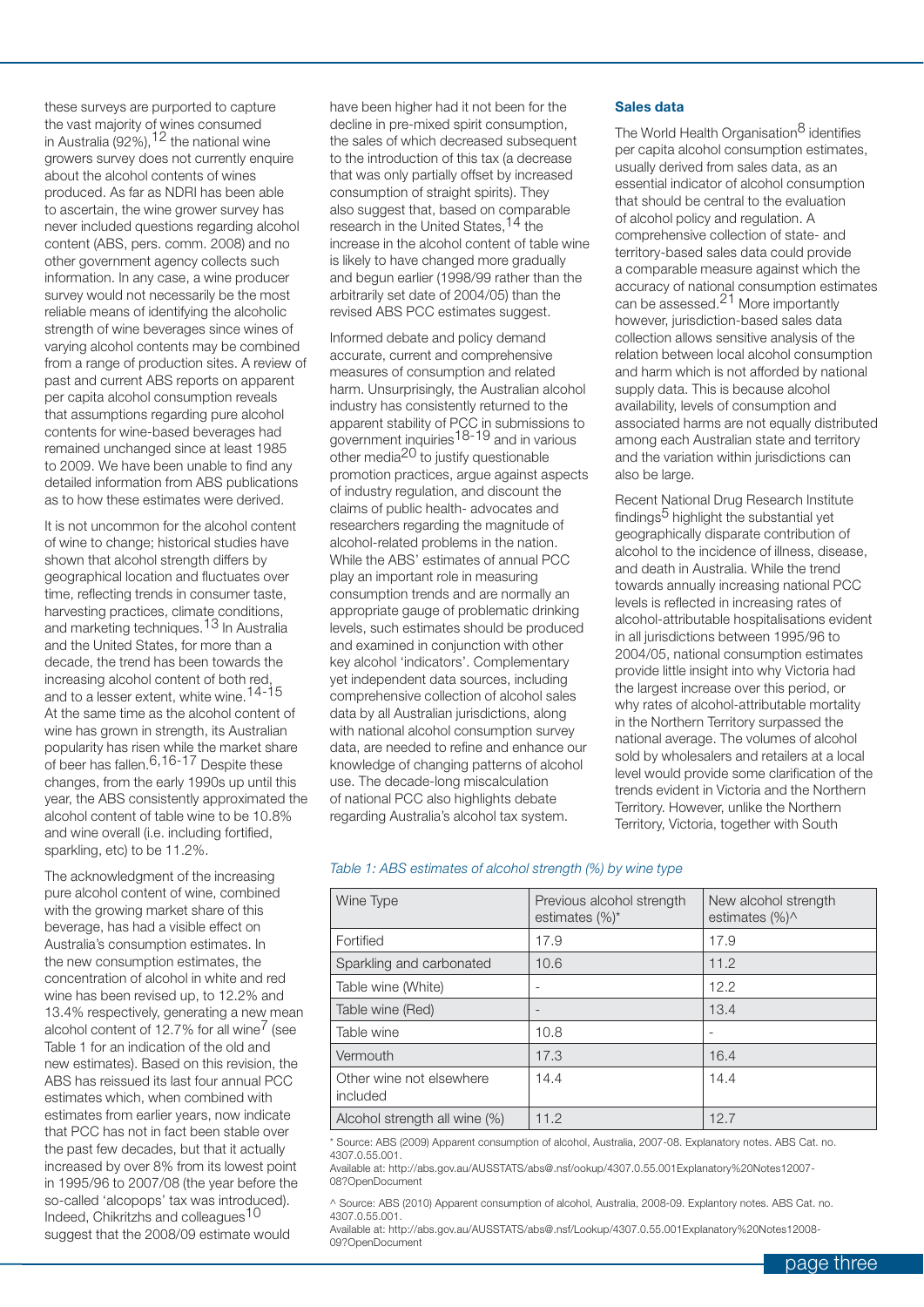# issuing **forth continued...**

Australia, New South Wales, Tasmania and the Australian Capital Territory, ceased collecting sales data in the mid 1990s. Some jurisdictions (e.g. ACT) are now considering reintroducing the measures.

Jurisdiction-based sales data collections enable a range of applications which can inform evidence-based decision making by liquor licensing authorities and local councils. They can be used to explore consumption patterns and related adverse consequences associated with on- and off-premise sales and examine whether the promotion and price of particular alcoholic beverages are associated with different rates of alcohol-related harm, such as night-time assaults, drink driving offences, and a range of intentional and unintentional injuries. Additionally, jurisdiction-based sales data should be considered a fundamental and indispensible tool for evaluating the impact of changes to licensing regulations, local alcohol policies and interventions, such as: alcohol bans in troubled communities; 'lockouts' in entertainment precincts; changes to trading hours; and the addition of new licences. Given the recognised use of sales data as a primary indicator of levels and trends in consumption and alcoholrelated problems, jurisdictions not presently collecting sales data should be strongly encouraged to do so, and those that are should receive ongoing support to continue improving and applying their collections.

#### **Consumer surveys**

The data sources used in the calculation of PCC account for the supply of alcoholic beverages, and, as such, cannot measure whether alcohol that is supplied is consumed at risky or high risk levels, what age and sex the consumers are, or whether the beverage is purchased but not consumed and instead discarded, cellared, or used in food preparation.6-7 In this sense, alcohol supply data account for the quantity of alcohol that is available for consumption, but not the exact amount consumed, by whom, or in what manner. For these reasons, national survey results, such as those provided in Australia by the National Drug Strategy Household Survey and the National Health Survey,22 provide valuable additional information on the proportions of Australians who drink in a fashion that puts them at risk of long- or short-term harm and which subpopulations are most at risk. Survey data can also provide information on alcohol consumption not readily available in other data sets, such

as alcoholic beverages that are produced at home.23 In this sense, survey data provide refined information on prevalence, patterns and drinking behaviours, which, when coupled with national consumption estimates, are essential to the development of effective health policy. It is important to note, however, that while surveys are invaluable for describing drinking patterns these data are not typically a good source of information on actual levels of consumption. Most drinking surveys, even those with sophisticated methods, typically underestimate alcohol known to be consumed from sales data by between 40% and 60%.24 Stockwell et al.25 estimated that on average, when asked to recall their usual quantity and frequency of drinking, Australians under-estimate their consumption by 28%. For this reason, total consumption estimates based on objective, non-self report consumption data, such as that made by the ABS, are especially important in gauging actual levels of alcohol consumed in a community.

#### **Alcohol taxation**

The manner in which tax is applied to alcoholic beverages has been the subject of much debate in Australia. A greatly contested issue in this debate is the extent to which taxation policy should be guided by public health concerns rather than generating revenue or protecting the interests of local industry.26

While the issue of how to tax alcoholic beverages is contentious, research shows that the price of alcohol matters. Cheap, readily available beverages with relatively high alcohol concentrations, such as cask wine, generate considerable harms associated with high-risk consumption practices, especially amongst underage, young and Indigenous drinkers.<sup>27-30</sup> Presently, the Australian taxation system ensures that there is no standardised cost per 'standard' drink and there is significant resistance to such change. Regardless of opposition, strong evidence exists which highlights that increasing the price of alcoholic beverages reduces aggregate consumption,31 which in turn impacts on a range of associated chronic and acute harms.32 Adjusting price, particularly through the implementation of a volumetric tax system across all alcoholic beverages and setting a minimum price per standard drink, is not only an effective harm-reduction tool, but it is also particularly costefficient.33-35

#### **Opportune improvements**

Alcohol is a commonly consumed psychoactive drug in Australia. Based on the present calculation of national consumption (10.08 litres of pure alcohol) and taking into account the estimated 17% of the population who do not drink alcohol,36 on average, Australian drinkers (aged 15+ years) are now estimated to consume about two and a half standard drinks daily. This is likely to be an under-estimate, as ABS PCC does not currently include alcohol sold in the form of cider. Although cider consumption is currently thought to be relatively small, given the potential for growth in this sector, it would be prudent for the ABS to consider its collection in the future. Nevertheless, the consumption of two and a half standard drinks everyday exceeds the National Health and Medical Research Council's37 recommended daily limit of no more than two standard drinks per day to reduce lifetime risk of a range of alcoholrelated conditions, including breast cancer, colorectal cancer, stroke and liver cirrhosis. While regularly consumed for pleasure, alcohol is an intoxicating drug, internationally recognised as carcinogenic,<sup>38</sup> with the potential for dependence. Alcohol-related harm is not just a private matter – it has relevance for the well-being, amenity and safety of the whole community.

National PCC estimates are integral to effectively monitoring the magnitude of and trends in alcohol use. While it is unfortunate that Australian estimates have been underestimated for some time, this miscalculation highlights opportunities for the improvement of this important public health monitoring tool. A suite of independent measures of consumption, drinking patterns, and associated harms, gathered from national and local surveys of alcohol consumption, jurisdiction-based wholesale data collections, hospital, death, emergency department and police records as well as a movement towards a volumetric tax system that provides accurate estimates of alcohol content, would enable a more precise assessment of the amount of alcohol consumed annually in Australia. Collecting the best possible evidence of patterns and levels of drinking in the Australian community and on the adverse consequences associated with such consumption is not simply an academic enterprise; instead, it is integral to informed debate, appropriate policing – and health – policy and ensuring that public health services are available and adequately funded. **cl**

*Michaela Evans Research Associate*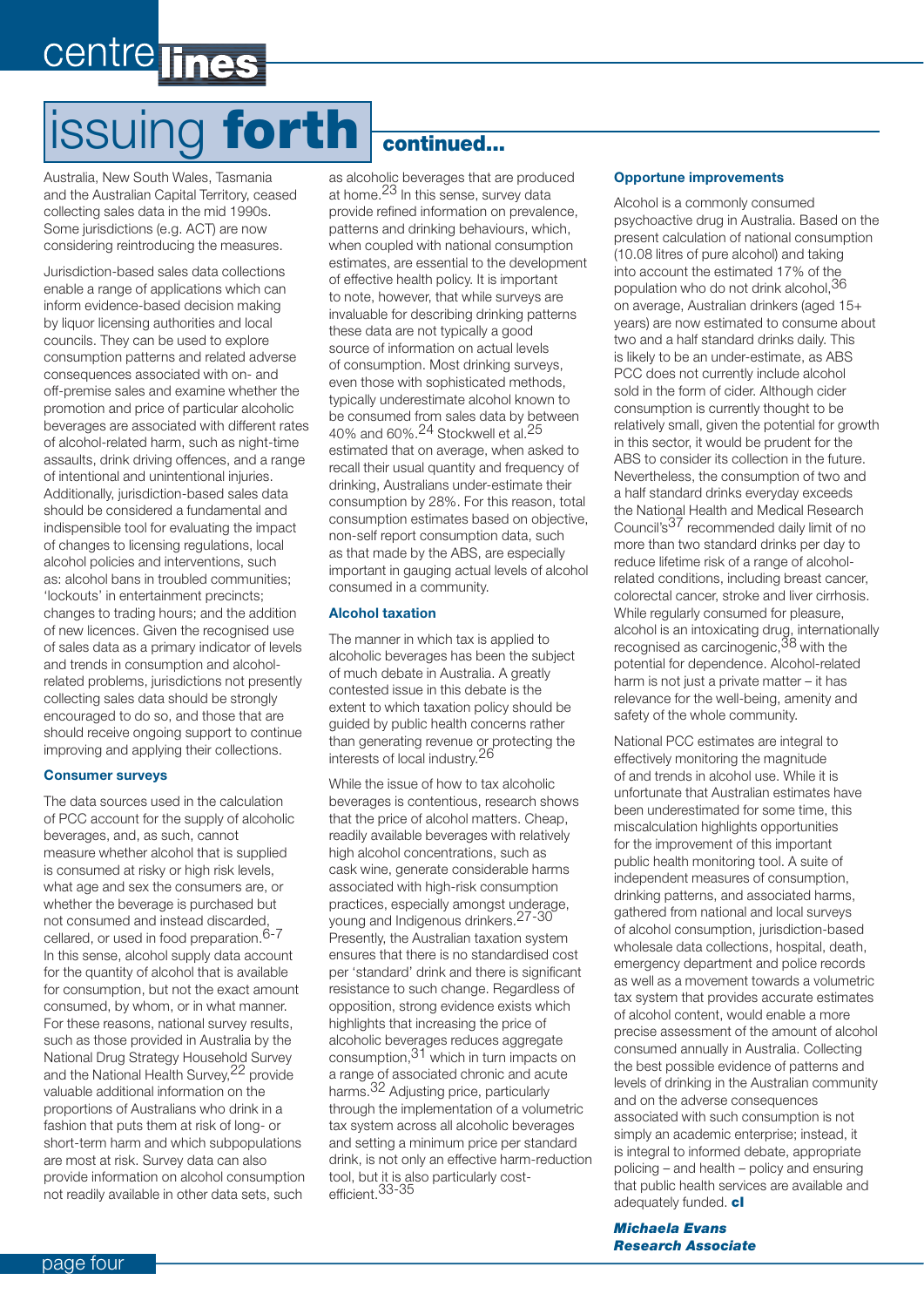#### **References**

- 1. Chikritzhs T. (2009). Australia. In: Hadfield P, editor. Nightlife and crime: Social order and governance in international perspective. Oxford: Oxford University Press. p. 307-324.
- 2. Alcohol Working Group. (2009). Australia: the healthiest country by 2020. Technical paper 3: Preventing alcohol related harm in Australia: a window of opportunity. Canberra: Preventative Health Taskforce, Commonwealth Government of Australia. Available at: http://www.health.gov.au/ internet/preventativehealth/publishing.nsf/Conten t/09C94C0F1B9799F5CA2574DD0081E770/\$Fi le/alcohol-jul09.pdf (accessed Nov 2010).
- 3. Australian Institute of Health and Welfare. (2008). 2007 National drug strategy household survey: Detailed findings. Cat. no. PHE 107. Canberra: Australian Institute of Health and Welfare.
- 4. Liang, W., Chikritzhs, T., Pascal, R. & Binns, C.W. (2010). Mortality rate of alcoholic liver disease and risk of hospitalisation for alcoholic liver cirrhosis, alcoholic hepatitis, and alcoholic liver failure in Australia between 1993 and 2005. Internal Medicine Journal. Epub ahead of print: 10.1111/j.445-5994.2010.02279.x.
- 5. Pascal, R., Chikritzhs, T. & Jones, P. (2009). Trends in estimated alcohol-attributable deaths and hospitalisations in Australia, 1996-2005. Perth: National Drug Research Institute, Curtin University of Technology.
- 6. Australian Bureau of Statistics. (2010). Apparent consumption of alcohol, Australia, 2008–09. ABS Cat. No. 4307.0.55.001. Canberra: Australian Bureau of Statistics. Available at: http://www.abs. gov.au/AUSSTATS/abs@.nsf/allprimarymainfeatur es/48BD96605A358A0ACA256F16007D736D?o pendocument (accessed Jul 2010).
- 7. Australian Bureau of Statistics. (2010). Apparent consumption of alcohol, Australia, 2008–09. Explanatory notes. ABS Cat. No. 4307.0.55.001. Canberra: Australian Bureau of Statistics. Available at: http://www.abs.gov.au/AUSSTATS/ abs@.nsf/Lookup/4307.0.55.001Explanatory%20 Notes12008-09?OpenDocument (accessed Jul 2010).
- 8. World Health Organization. (2000). International guide for monitoring alcohol consumption and related harm. WHO/MSD/MSB/00.4. Geneva: WHO Department of Mental Health and Substance Dependence, Noncommunicable Diseases and Mental Health Cluster, World Health Organization.
- 9. National Drug Research Institute. (2007). Restrictions on the sale and supply of alcohol: Evidence and outcomes. Perth: National Drug Research Institute, Curtin University of Technology.
- 10. Chikritzhs, T., Allsop, S.J., Moodie, A.R. & Hall, W.D. (2010). Per capita alcohol consumption in Australia: will the real trend please step forward? MJA 193(10):594-597.
- 11. Australian Taxation Office. (ATO). (2006). The alcohol industry - excise technical guidelines (current to 30 June 2006). NAT 14790- 04. Canberra: Australian Taxation Office. Available at: http://law.ato.gov.au/atolaw/view. htm?docid=SAV/73966/00001 (accessed Nov 2010).
- 12. Australian Bureau of Statistics. (2009). Sales of Australian wine and brandy by winemakers, Jun 2009. Explanatory notes. ABS Cat. No. 8504.0. Available at: http://www.abs.gov.au/AUSSTATS/ abs@.nsf/Lookup/8504.0Explanatory%20 Notes1Jun%202009?OpenDocument (accessed Nov 2010).
- 13. Conibear H. (2006). Rising alcohol levels in wine - is this a cause for concern? Aim Digest Online 18(4):1,3.
- 14. Kerr, W.C., Greenfield, T.K., Tujague, J. & Brown, S.E. (2006). The alcohol content of wine consumed in the US and per capita consumption: New estimates reveal different trends. Alcoholism Clinical and Experimental Research 30(3):516- 522.
- 15. Bonné, J. (2004). Wine's potent appeal may be at its limit: vintners are rethinking their skyrocketing alcohol levels. Today. August 13, 2004. Available at: http://today.msnbc.msn.com/id/5675721/ (accessed Jul 2010).
- 16. World Advertising Research Centre. (2004). World drink trends 2004. London: Henley-on-Thames.
- 17. Australian Bureau of Statistics. (2000). Apparent consumption of foodstuffs, Australia, 1997-98 and 1998-99. ABS Cat. No. 4306.0. Canberra: Australian Bureau of Statistics. Available at: http:// www.abs.gov.au/AUSSTATS/abs@.nsf/0/123FC DBF086C4DAACA2568A90013939A?OpenDocu ment (accessed Nov 2010).
- 18. Distilled Spirits Industry Council of Australia Inc. (2008). Submission to the Senate Standing Committee on Community Affairs Inquiry into Ready to Drink alcohol beverages (RTDs). Melbourne: Distilled Spirits Industry Council of Australia Inc. Available at: http://www.aph.gov.au/ senate/committee/clac\_ctte/alcohol\_beverages/ submissions/sub27.pdf (accessed Nov 2010).
- 19. Distilled Spirits Industry Council of Australia Inc. (2008). Submission to the Senate Standing Committee on Community Affairs Alcohol Toll Reduction Bill 2007. Melbourne: Distilled Spirits Industry Council of Australia Inc. Available at: http://www.aph.gov.au/senate/committee/ clac\_ctte/alcohol\_reduction/submissions/sub93. pdf (accessed 5 Nov 2010).
- 20. Riden, S. (2010). Comment on: "Liquor industry paints itself as defender of the people". [Internet]. Sydney: Sydney Morning Herald; 2010 Jan 19 [two paragraphs]. Available at: http://www. theage.com.au/opinion/society-and-culture/ liquor-industry-paints-itself-as-defender-of-thepeople-20100118-mgnc.html (accessed Nov 2010).
- 21. Hall, W.D., Chikritzhs, T.N., d'Abbs, P.H.N. & Room, R.G.W. (2008). Alcohol sales data are essential for good public policies towards alcohol. Medical Journal of Australia 189(4):188-189.
- 22. Australian Bureau of Statistics. (2009). National Health Survey: Summary of results, 2007-2008 (Reissue). Cat No. 4364.0. Canberra: Australian Bureau of Statistics.
- 23. Stockwell, T., Donath, S., Cooper-Stanbury, M., Chikritzhs, T., Catalano, P. & Mateo, C. (2004). Under-reporting of alcohol consumption in household surveys: a comparison of quantityfrequency, graduated-frequency and recent recall. Addiction 99(8):1024-1033.
- 24. Knibbe, R.A. and Bloomfield, K. (2001). Alcohol consumption estimates in surveys in Europe: Comparability and sensitivity for gender differences. Substance Abuse 22(1):23-38.
- 25. Stockwell, T., Zhao, J., Chikritzhs, T. & Greenfield T. (2008). What did you drink yesterday? Public health relevance of a recent recall method used in the 2004 Australian National Drug Strategy Household Survey. Addiction 103(6):919-928.
- 26. Skov, S.J., for the Royal Australasian College of Physicians Alcohol Advisory Group (2009). Alcohol taxation policy in Australia: public health imperatives for action. A statement by the Royal Australasian College of Physicians. Medical Journal of Australia 190(8):437-439.
- 27. Bellis, M., Phillips-Howard, P. Hughes, K., et al. (2009). Teenage drinking, alcohol availability and pricing: a cross-sectional study of risk and protective factors for alcohol-related harms in school children. BMC Public Health 9(1): 380.
- 28. Chikritzhs, T., Pascal, R., & Jones, P. (2004). Under-aged drinking among 14-17 year olds and related harms in Australia. National Alcohol Indicators Bulletin No. 7. Perth: National Drug Research Institute, Curtin University of Technology.
- 29. Chikritzhs, T. & Pascal, R. (2004). Trends in youth alcohol consumption and related harms in Australian jurisdictions, 1990-2002. National Alcohol Indicators Bulletin No. 6. Perth: National Drug Research Institute, Curtin University of Technology.
- 30. Chikritzhs, T., Pascal, R., Gray, D., Stearne, A., Saggers, S. & Jones, P. (2007). Trends in alcoholattributable deaths among Indigenous Australians, 1998-2004. National Alcohol Indicators Bulletin No. 11. Perth: National Drug Research Institute, Curtin University of Technology.
- 31. Hall, W. & Chikritzhs, T.(2010). The Australian alcopops tax revisited. The Lancet Epub ahead of print: 10.1016/S0140-6736(10)61420-1.
- 32. Chikritzhs, T., Stockwell, T. & Pascal R. (2005). The impact of the Northern Territory's Living With Alcohol Program, 1992–2002: revisiting the evaluation. Addiction 100(11):1625-1636.
- 33. Babor, T., Caetano, R., Casswell, S., Edwards, G., Giesbrecht, N., Graham, K., et al. (2010). Alcohol: No ordinary commodity. Research and public policy. 2nd ed. Oxford: Oxford University Press.
- 34. Byrnes, J.M., Cobiac, L.J., Doran, C.M., Vos, T. & Shakeshaft, A.P. (2010). Cost-effectiveness of volumetric alcohol taxation in Australia. Medical Journal of Australia 192(8):439-443.
- 35. Wagenaar, A.C., Salois, M.J. & Komro, K.A. (2009). Effects of beverage alcohol price and tax levels on drinking: a meta-analysis of 1003 estimates from 112 studies. Addiction 104(2):179-190.
- 36. Australian Institute of Health and Welfare. (2008). 2007 National drug strategy household survey: First results. Cat. no. PHE 98. Canberra: Australian Institute of Health and Welfare.
- 37. National Health and Medical Research Council. (2009). Australian guidelines to reduce health risks from drinking alcohol. Canberra: National Health and Medical Research Council.
- 38. Bann, R., Straif, K., Grosse, Y., et al. (2007). Carcinogenicity of alcoholic beverages. The Lancet Oncology 8(4): 292-293.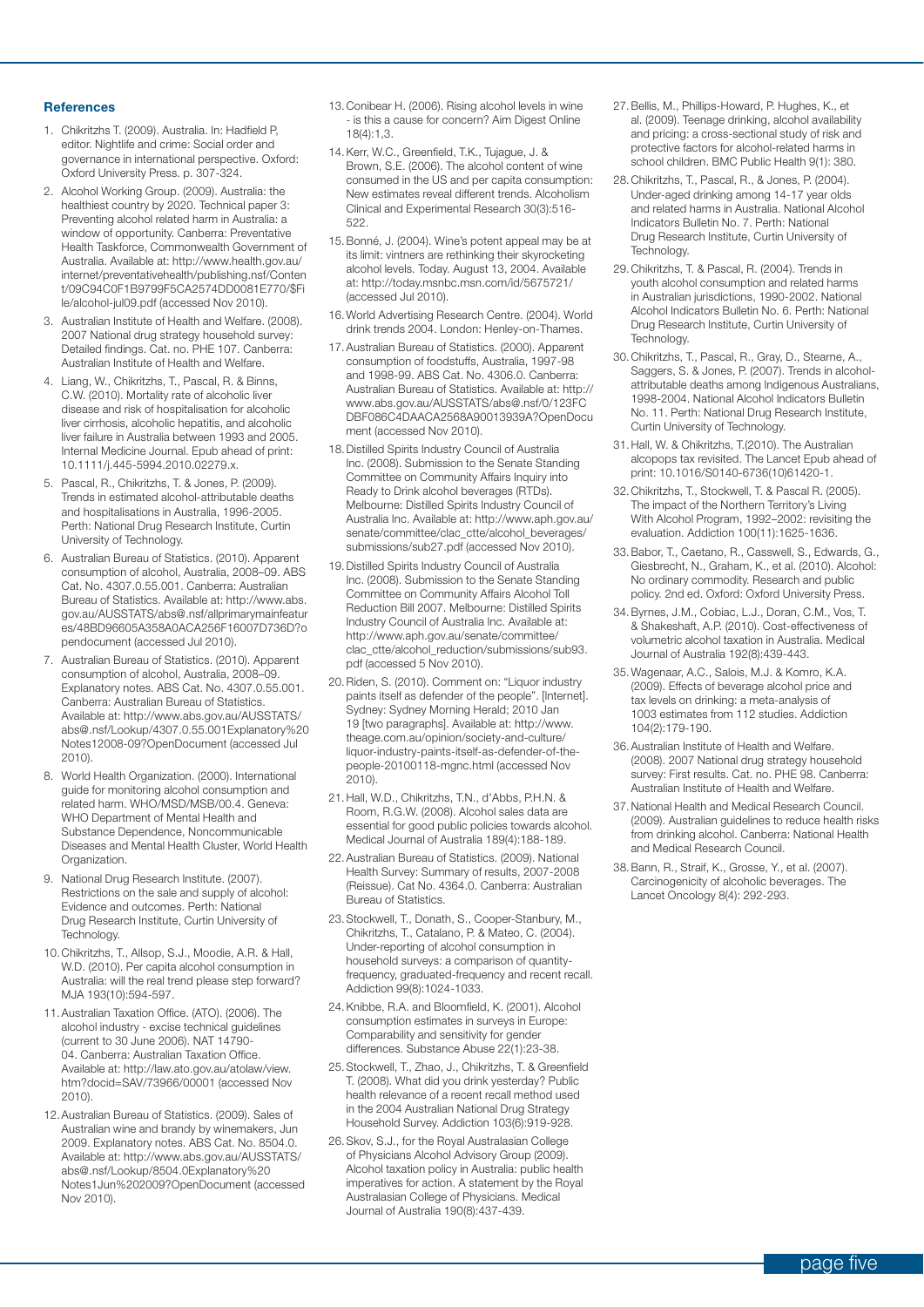# project **notes**

Developing the capacity to model the impact of interventions that target high-risk drinking among young Australians

#### *David Moore, Paul Dietze1, Pascal Perez2 and Robin Room3*

( 1Burnet Institute & Monash University, 2University of Wollongong, 3AER Centre for Alcohol Policy Research & University of Melbourne)

Aims: The proposed research, which is funded by an Australian Research Council Discovery Project Grant, aims to improve understanding of the individual, social and cultural factors that shape high-risk drinking and related problems among young Australians. Agent-based modelling will draw on qualitative and quantitative data on drinking to explore the likely impact of interventions on alcohol-related problems. The outcomes of the modelling will inform the development of new evidence-based policy to reduce alcohol-related problems.

Background: Alcohol use in Australia is associated with serious and substantial social and health problems. While surveillance data has provided evidence of the extent of these problems, little is known about the social contexts and cultural meanings of alcohol use in Australian settings. Most qualitative studies have been small-scale, localised investigations of how alcohol consumption expresses or enacts particular class or gender identities, while analysis of quantitative data has generally been descriptive. Few studies have combined qualitative and quantitative research on the drinking cultures of young Australians and none have used agent-based modelling to integrate multidisciplinary research data. Agent-based modelling can improve understanding of the complexity of alcohol use and related problems and inform the development of effective policy responses. While reducing the overall availability of alcohol and regulating licensed venues are important measures in reducing alcoholrelated problems among young adults, they may not be sufficient in the absence of interventions that also target drinking cultures.

Research design: The research design employs ethnography, epidemiology and agent-based modelling. Data collection will focus on alcohol use and related problems amongst young adults in two Melbourne locations: inner-urban Yarra and peri-urban Hume. Young adults have been chosen for

study because they experience high rates of alcohol-related problems. The two sites will allow comparison of different geographical, demographic and cultural ecologies and their relationship to alcohol-related problems.

Ethnographers will conduct targeted direct observation of, and in-depth interviews with, young adults in the two sites to collect qualitative data on alcohol use and related problems. The epidemiological component will consist of baseline and follow-up surveys conducted concurrently with the ethnographic fieldwork in the two sites. This allows for iterative feedback between the two forms of data collection, minimises their limitations and maximises their interactive potential.

Qualitative analysis will focus on the social contexts and cultural meanings of alcohol use and related problems. Quantitative analysis will focus on the relationships between drinking patterns and contexts (including dynamic shifts in these over time) and their effects on key outcomes in the social and health domain. Agent-based modelling will be used to integrate diverse types of data and to model the impact of interventions on alcohol use and related problems.

Outcomes and significance: In its methodological approach, empirical focus and policy relevance, the project will make a significant and innovative contribution to alcohol research and policy. It will also establish a framework for collaboration amongst disciplines involved in alcohol research that will emphasise the synthesis of diverse data types to generate new policyrelevant knowledge.

A longitudinal study of the influences on alcohol consumption and related harm in Central Australia, with a particular emphasis on the role of price

#### *Dennis Gray, John Boffa1, Steven Skov2, Tanya Chikritzhs, Sherry Saggers, Mandy Wilson and Anna Stearne*

( 1Central Australian Aboriginal Congress, 2Northern Territory Department of Health and Families)

The Central Australian longitudinal alcohol project involves collaboration across the Indigenous, Alcohol, and Prevention, Early Intervention and Inequality teams at NDRI, in association with the Central Australian Aboriginal Congress and the Department of Health and Families. The aims of the project are to examine and report on trends in levels of alcohol consumption and related harm in Central Australia over a ten year period (1999-2009) and assess the impact of a variety of interventions introduced to address the high levels of consumption and alcohol-related harm in Alice Springs and Central Australia.

Evaluations of two intervention measures demonstrated reductions in alcoholrelated harms. However, these evaluations covered limited time periods and no longitudinal study of the impact of the various interventions has been undertaken. This study seeks to address this dearth by presenting a longer-term picture of trends in alcohol consumption in Central Australia (as compared with elsewhere in the Northern Territory) and the impact of a range of restrictions, with a particular focus on pricerelated measures. The time period of this study encapsulates the three years before the introduction of trial alcohol restrictions and complementary measures in 2002, and the establishment of a photographic ID system for the purchase of alcohol enacted in 2008.

To achieve the study aims, there are three distinct stages. Stage one involves a timeseries analysis of alcohol wholesales data and a number of key indicators of alcoholrelated harms including, but not limited to, Emergency Department presentations and alcohol-specific offences and incidents. This will allow the team to identify trends over time in consumption and harm. In order to test the preliminary results and our interpretations of them, Stage two will involve interviews with key informants from the liquor licensing, health and justice sectors. Participants will be provided with a copy of the initial results and asked questions based on these findings. This will provide the opportunity to identify confounding factors which may have influenced findings from Stage one. The third and last stage will involve reassessing, and possibly reanalysing, results from Stage one in light of findings from Stage two, and the preparation of the final report.

The project has received ethics clearance from Curtin University's and Central Australia's Human Research Ethics Committees, and the Minister for Alcohol Policy, Delia Lawrie, has approved access to the data. The project team is currently waiting for their data requests to be processed.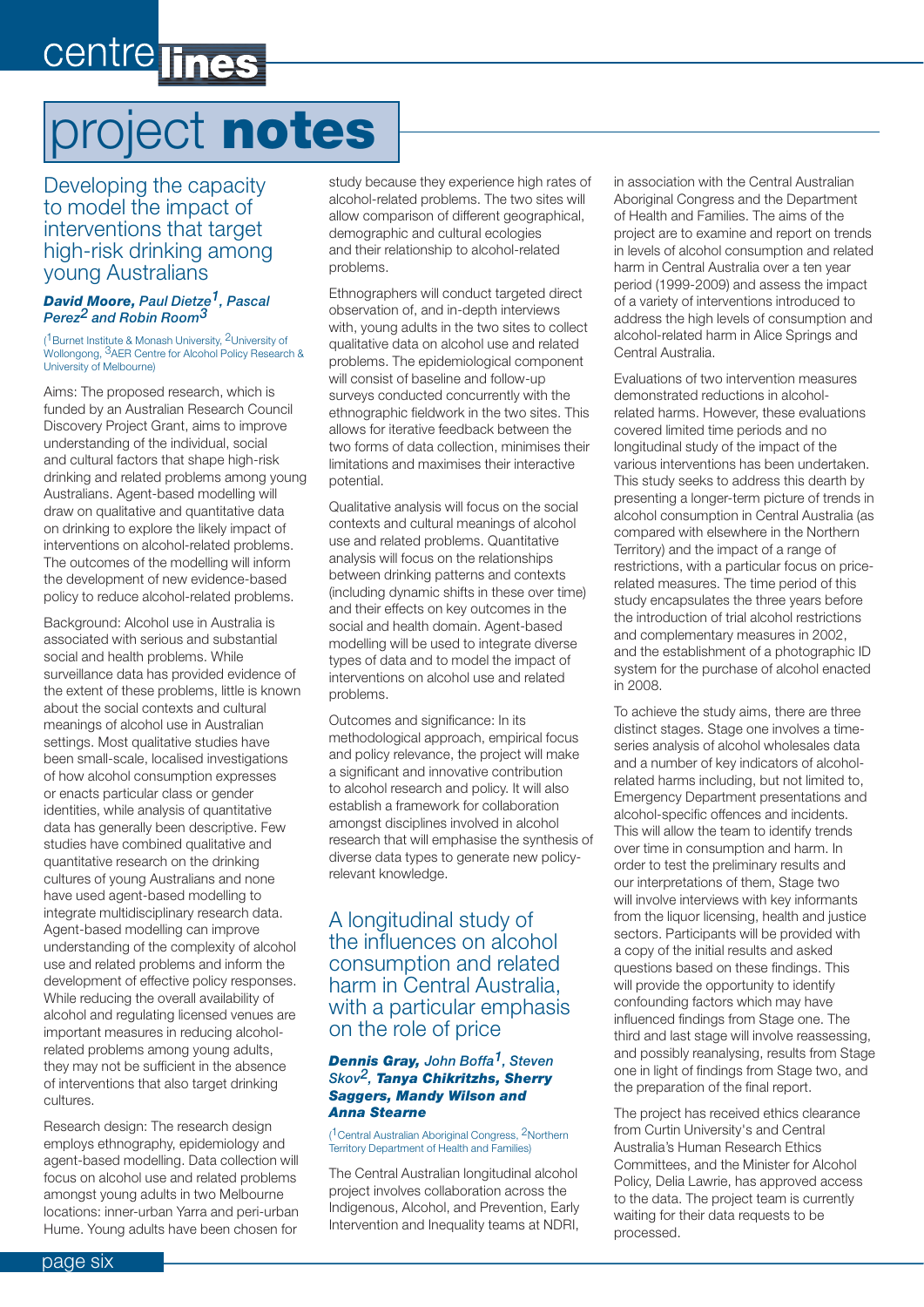#### Safe and sober support service: evaluation and data systems research project

#### *Dennis Gray, Ted Wilkes, Anna Stearne and David Hay1*

#### ( 1School of Psychology, Curtin University)

Central Australian Aboriginal Congress' Safe and Sober Support Service (SSSS) is a secondary treatment service in Alice Springs attempting to work in a holistic and culturally appropriate way to facilitate improved wellbeing for Aboriginal people experiencing the effects of harmful alcohol use. SSSS provides ambulatory case management and care coordination for all clients through three streams of care: advocacy, social and cultural support; structured therapy; and pharmacotherapy.

The National Drug Research Institute has been contracted by the Central Australian Aboriginal Congress to evaluate the Service over the life of the program, which is currently funded until June 2012. The Safe and Sober Support Service Evaluation and Data Systems Research Project is to be conducted in three parts.

Part A of the Evaluation and Data Systems Research Project is to conduct a 3-month Data Collection Systems Research Project from September 2010 until December 2011. Participants in Part A are partner organisations in Alice Springs. The aims of this phase are to:

- establish baseline data on the existing client data from services in Alice Springs;
- examine the nature of data collections systems used across these service providers;
- consider potential for sharing client information across service providers; and,
- create a system to collate and interpret population statistics regarding alcohol impacts in Alice Springs, measuring the impacts of SSSS.

Part B-1 of the Evaluation and Data Systems Research Project is the development of an Evaluation Framework for reporting to the SSSS' Coordination Reference Group (CRG). Part B-2 of the Evaluation and Data Systems Research Project is the ongoing evaluation of the SSSS, using the Evaluation Framework developed in Part B-1.

Parts A and B-1 have received low-risk ethics approval from Curtin University Human Research Ethics Committee. The initial fieldwork was conducted between September and November 2010, resulting in the completion of the Evaluation

Framework for review. The first report from the evaluation is to be presented to Central Australian Aboriginal Congress in early 2011. With the finalisation of the Evaluation Framework, further ethics approvals are to be sought from both Curtin University Human Research Ethics Committee and the Central Australian Human Research Ethics Committee.

Alcohol and pregnancy and fetal alcohol spectrum disorders: resources for health professionals working in Aboriginal and Torres Strait Islander health care settings

#### *Sherry Saggers, Steve Allsop, Colleen O'Leary, Dennis Gray, Ted Wilkes, Nyanda McBride, Kate Frances and Lynn Roarty*

The term Fetal Alcohol Spectrum Disorders (FASD) is an umbrella term encompassing the range of effects that can result from prenatal alcohol exposure such as Fetal Alcohol Syndrome (FAS), partial FAS, and Alcohol-Related Birth Defects (ARBD). Prenatal alcohol exposure can have serious consequences for the developing fetus and may result in physical, mental, behavioural, and/or learning disabilities, each of which can have lifelong implications. A recent survey of health professionals found that very few (2%) feel prepared to deal with FASD, and over 70% of Aboriginal health workers surveyed indicated that they wanted information on alcohol and pregnancy/FASD for themselves and their clients.

This two year project will work closely with a National Aboriginal and Torres Strait Islander FASD Prevention Reference Group, the Western Australian Drug and Alcohol Office, and key stakeholders throughout Australia. It aims to develop templates that can be used in the production of culturally secure and appropriate resources to assist health professionals in Aboriginal and Torres Strait health care settings across Australia to address the issues of alcohol and pregnancy and Fetal Alcohol Spectrum Disorders (FASD).

Culturally secure and appropriate resources about alcohol and pregnancy developed from the templates will assist health professionals in increasing their own and their clients' understanding of the risks of drinking alcohol, drinking alcohol whilst pregnant, and breastfeeding. In turn, it is hoped this will encourage Aboriginal and Torres Strait Islander women to stop drinking alcohol during pregnancy, or where this is not possible, to reduce their alcohol consumption.

What difference does treatment make? Pyschometric properties of a measure of young people's progress in residential rehabilitation

*Sherry Saggers, Mandy Wilson, Lynn Roarty, Helen Wildy1, Thiagarajan Sitharthan2, Kate Conigrave3, Tim Marchant4, Anne Hampshire4, Jagdish Dua5, Carmen Acosta4 and Allan Colthart6*

( 1University of Western Australia, 2University of Western Sydney, 3Sydney South West Area Health Service, 4Mission Australia, 5Ted Noffs Foundation, 6Drug & Alcohol Office, WA)

This ARC Linkage project is designed to produce a psychometrically robust outcome measure of young people's progress in treatment that is accessible to the alcohol and other drug (AOD) workforce, and produces outcome data that is meaningful and useful to practitioners and to the young people. The specific aims of the project are  $t^{\circ}$ 

Phase 1 – establish the validity of a qualitative framework to assess the progress of young people in treatment;

Phase 2 - develop an assessment instrument based on the framework;

Phase 3 – undertake data collection and investigation of the applicability of the framework and the instrument in a range of residential rehabilitation settings;

Phase 4 - determine the relevance of the qualitative framework and instruments to programs and interventions, and disseminate research results.

The validity of a qualitative framework to assess the progress of young people in treatment has been established in phase 1 of the project through regular meetings, iterative refinement, and the conduct of focus groups of staff and young people at Mission Australia's Triple Care Farm and at the Ted Noffs Foundation in Sydney.

An assessment instrument based on the framework, using narrative accounts to generate quantitative data, has been developed and was trialled in late November 2010. In phase 3 of the project, expected to occur throughout 2011, practitioners across five sites in NSW and Perth will be trained in the use of the instrument, and data collection will take place over a nine month period. **cl**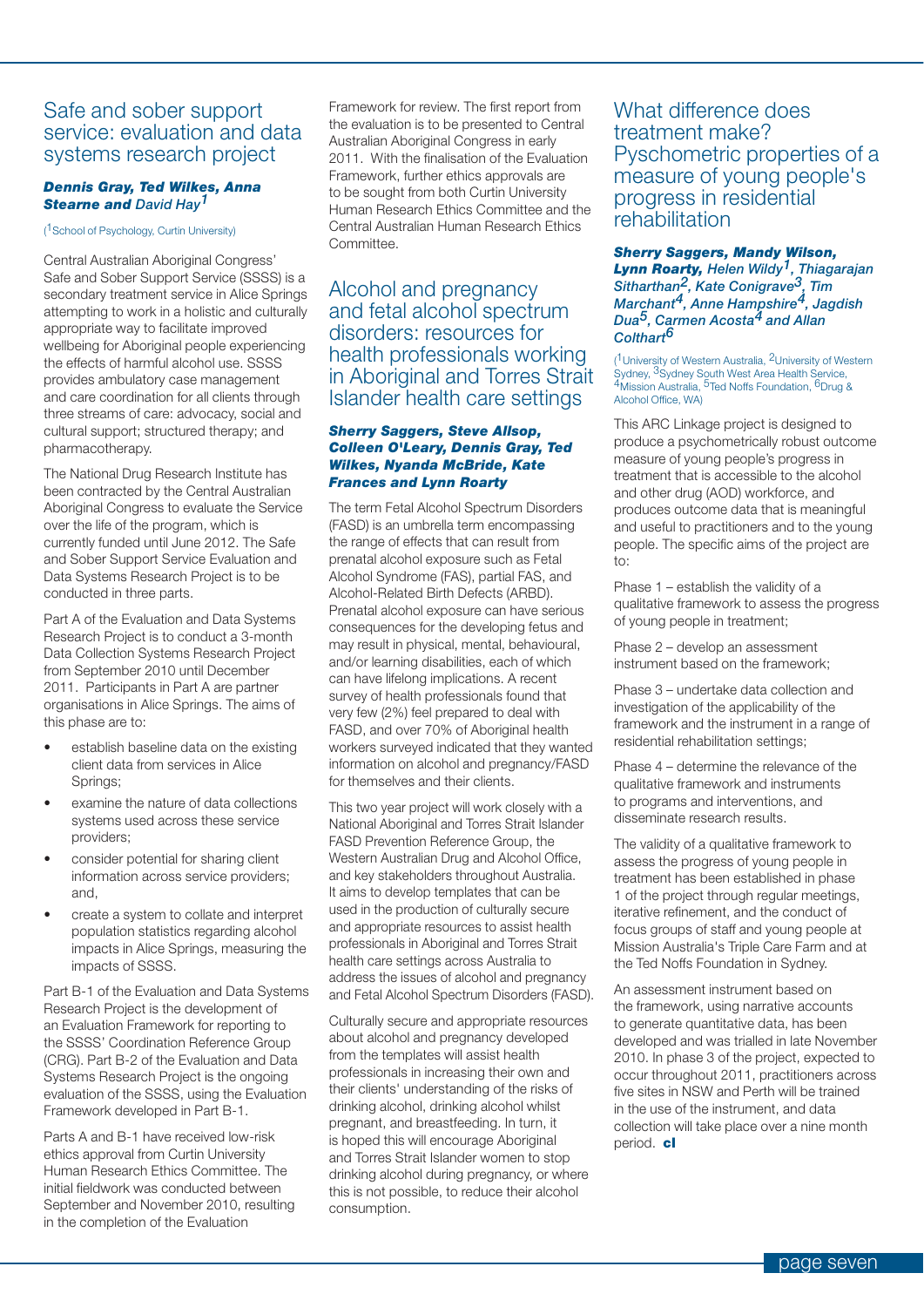# ndri **news**

#### **Recognition for outstanding NDRI researchers**

NDRI's Associate Professor Tanya Chikritzhs was recently awarded the Public Health Association of Australia (PHAA) WA President's Award for 2010 in recognition of her outstanding achievements and contributions to public health. Professor Chikritzhs leads the Alcohol Policy Research Team at NDRI and is Chief Investigator for the National Alcohol Indicators Project (NAIP).

PHAA WA President, Professor Mike Daube, said that Tanya was recognised nationally and internationally as a leading authority on alcohol. Her research has not only made important contributions to the literature, but has informed the development of public



*PHAA WA President's Award for 2010 recipient Tanya Chikritzhs*

policy at both State and national levels. "Tanya works in areas of great health and social importance, identifies areas where research can be of genuine value, and is willing to ensure that the outcomes are appropriately communicated to media and decision-makers," he said. "Her work is of great importance in addressing one of Australia's most pressing public health problems, and the PHAA is delighted to be able to recognise her achievements."

Tanya also recently won the Curtin University Research and Development Prize for Early Career Researcher - Highest Research Performance Index (Publications) 2009 in the Faculty of Health Sciences.

Professor Tony Butler, who is an offender health researcher at the NDRI, was recently named 2010 Curtin Health Sciences Researcher of the Year.

The award, which is based on 2009 output, recognises outstanding researchers in Curtin's Faculty of Health Sciences.

"Tony had a spectacular year with National Health and Medical Research Council (NHMRC) and Australian Research Council (ARC) funding, in addition to public sector and industry funding," the judges said.

In recognition of his high quality research contributions, Tony Butler was one of only 200 researchers in Australia to be awarded



*Emeritus Professor Mark Liveris, presents 2010 Researcher of the Year Award to Tony Butler*

a prestigious Australian Research Council Future Fellowship in 2009. The four-year fellowship will help Tony to continue groundbreaking work exploring the health and drug-related problems experienced by prisoners and the causes of violent criminal behaviour.

NDRI Tier 1 colleague Professor Colin Binns has also been recognised. He received the 2010 Research Australia Lifetime Achievement Award in recognition and honour of the support he has given to health policy, practice and medical research, and the John Curtin Distinguished Professor Award, from Curtin University.

#### **NDRI researchers strengthen links with New Zealand/Aotearoa**

In September 2010, Associate Professor Ted Wilkes and Professor Dennis Gray travelled to New Zealand/Aotearoa as guests of the Alcohol Advisory Council of New Zealand (Kaunihera Whakatpato Waipiro Aotearoa).

While there, they presented a keynote address to the *Cutting Edge 2010: Development Diversity Direction for a New Decade* conference. Their presentation focused on approaches to addressing the harmful use of alcohol and other drugs among Indigenous Australians – especially the National Drug Strategy Aboriginal and Torres Strait Islander Peoples Complementary Action Plan, the role of the National Indigenous Drug and Alcohol Committee (of which Ted is the Chair and Dennis a member), and the place of research.

They also made informal presentations to Māori politicians and AOD workers and to a pre-conference Māori hui (meeting) at Te Noho Kotahitanga Marae in Auckland, as well as appearing for an hour-long segment on New Zealand's largest audience radio program, the 'Willie and JT Show'.

It is hoped that the visit will foster stronger links between



*Dennis Gray, Ted Wilkes, Tame Iti and Tuari Potiki, Cutting Edge 2010 Conference*

Indigenous peoples in Australia and New Zealand and facilitate improved strategies to address harmful use of alcohol and other drugs.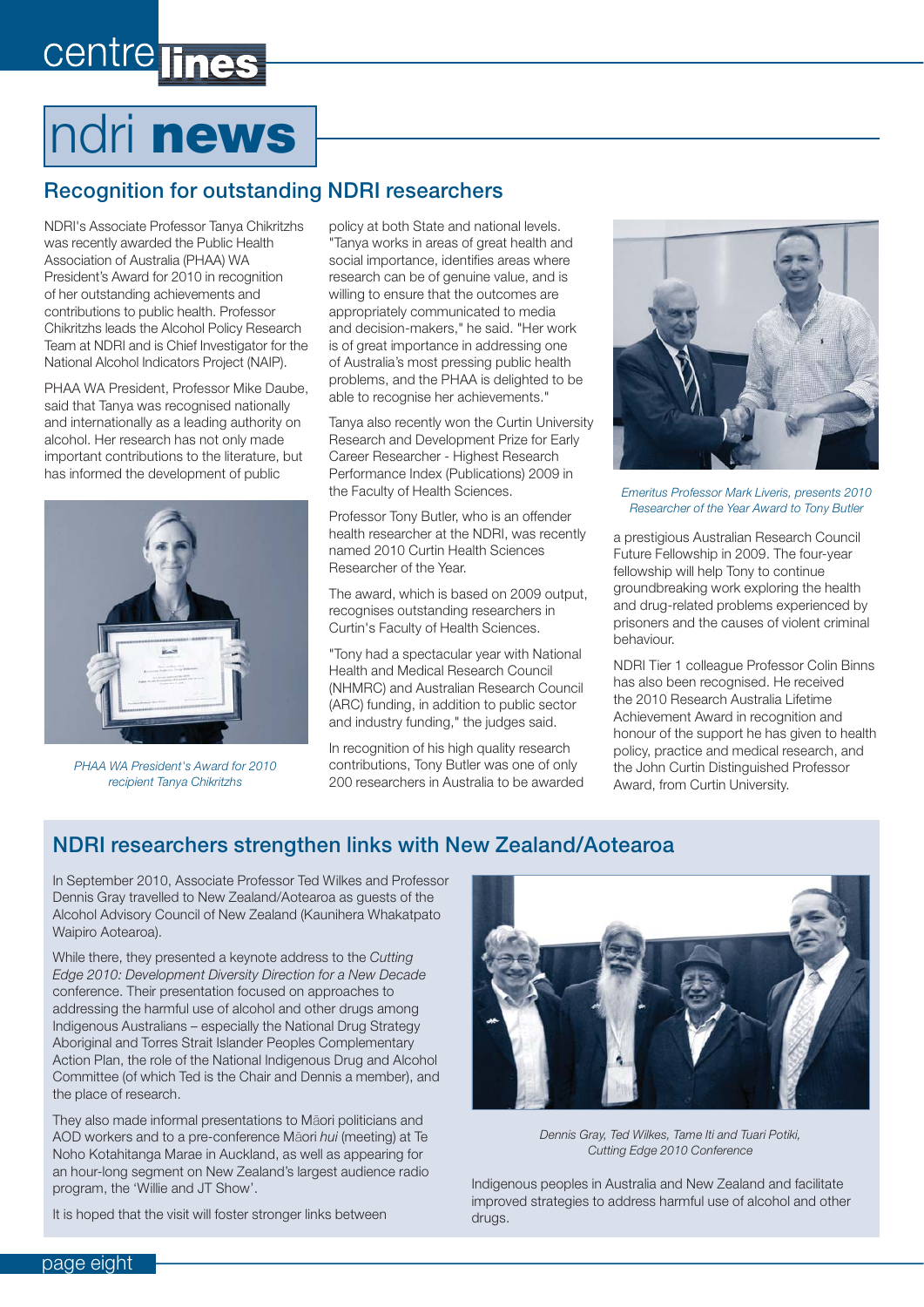### ab**stracts**

Beyond neoclassical economics: Social process, agency and the maintenance of order in an Australian illicit drug marketplace

#### *Robyn Dwyer and David Moore*

#### International Journal of Drug Policy, 2010, 21, (5), pp 390-398

Background: The dominant Australian approaches to understanding illicit drug marketplaces are surveillance and criminological research. These approaches rely on the elementary neoclassical economic model of the market which focuses primarily on supply and demand. In this paper, we draw on anthropological and sociological research to develop an alternative framework for understanding Australian illicit drug marketplaces that emphasises their constituent processes.

Methods: The paper draws on two years of ethnographic research among heroin user/sellers of Vietnamese ethnicity in an Australian heroin marketplace.

Results: Trade and barter were key modes of exchange in this marketplace. We identified active negotiation and bargaining over price on the basis of social relationships, with dealers and customers actively working to develop and maintain such ties. Dealers set price collectively and this was shaped by moral and cultural elements such as notions of a 'fair' price. Social processes and relations as well as shared cultural expectations helped to generate trust and maintain order in the marketplace.

Conclusion: Our ethnographic research suggests that the dominant Australian approaches to the study of illicit drug markets, with their reliance on the elementary neoclassical economic market model, ignore the social processes and social relations through which such sites are made and remade. Nor do they adequately capture the complex character of the subjects who act within these sites. If we are to expand our understanding of illicit drug markets and marketplaces in Australia, we must look beyond the conceptions offered by surveillance and criminological approaches.

#### Managing alcohol-related problems among Indigenous Australians: what the literature tells us

#### *Dennis Gray, Sherry Saggers, Edward Wilkes, Steve Allsop and Coralie Ober*

Australian and New Zealand Journal of Public Health, 2010, 34, Issue Supplement S1, pp S34-S35.

Objective: To contextualise and provide an overview of two review papers – prepared as part of a larger research program – dealing with different aspects of the treatment of Indigenous Australians with alcohol-related problems.

Method: The papers were reviewed thematically and compared to identify key issues raised in them.

Findings: Together, the papers highlight the paucity of the evidence base for the provision of treatment for Indigenous Australians with alcohol-related problems. Among the key issues identified are: the need to engage with clients in culturally safe ways; practitioner, organisational and client barriers to engagement; the contexts in which Indigenous drinking and treatment take place; the need to develop rigorous methods of evaluation more appropriate to Indigenous cultural and service provision settings; and the importance of effective partnerships in the provision of services.

Conclusion: For those working in the field, the reviews direct attention to the need to review and interrogate our current practice. They also provide clear directions for future research.

#### Australia, the healthiest nation: death, hospital and cost savings of the Preventative Health Taskforce target reductions for alcohol, 2007 to 2020

#### *Tanya Chikritzhs, Steve Whetton, Mike Daube, Richard Pascal and Michaela Evans*

Australasian Medical Journal, 2010, 3, (8), pp 499-503.

Background: The National Preventative Health Taskforce has set a 30% target reduction in the proportion of risky and high-risk drinkers by 2020. This study

estimated the potential saving in deaths, hospitalisations and associated economic cost savings to premature mortality and health of achieving the target.

Method: Past national estimates of alcoholattributable hospitalisations and deaths were used to forecast trends from 2007 to 2020. Estimated potential savings in deaths and hospitalisations were based on incremental decline in the prevalence of risky/high-risk drinking reaching a total of 30% by 2020 (about 2.3% per year). Associated economic costs of premature death were estimated using the Value of Statistical Life method (willingness to pay). Hospital costs were estimated from known trends in annual national costs for recent past years and taking inflation into account.

Results: A 30% reduction in risky/highrisk drinkers would avoid an estimated 7,200 deaths and some 94,000 personyears-of-life lost due to premature death by 2020. The estimated benefit to the health sector would include 330,000 fewer hospitalisations and 1.5 million associated bed days. The net present value of these benefits is AUD 22.7 billion from deaths avoided and AUD 1.7 billion from fewer hospital separations totalling AUD 24.4 billion.

Conclusion: The potential savings in premature deaths, health and associated financial costs of a 30% reduction in risky and high-risk drinking by 2020 across the Australian population are considerable.

#### Alcohol pouring practices among 65- to 74-year-olds in Western Australia

#### *Celia Wilkinson, Steve Allsop and Tanya Chikritzhs*

Drug and Alcohol Review, Article first published online: 16 AUG 2010, DOI: 10.1111/j.1465-3362.2010.00218.x

Introduction and Aims: Alcohol pouring practices have relevance to the validity of self-reported alcohol consumption. However, little research has focused on older populations nor investigated relationships between volumes poured and participants' estimations of beverages in terms of Australian standard drinks. The aim of this study was to address these issues.

Design and Methods: Interviews were conducted (in participants' homes) with 844 current drinkers, aged 65–74 years, from Perth, Western Australia. Participants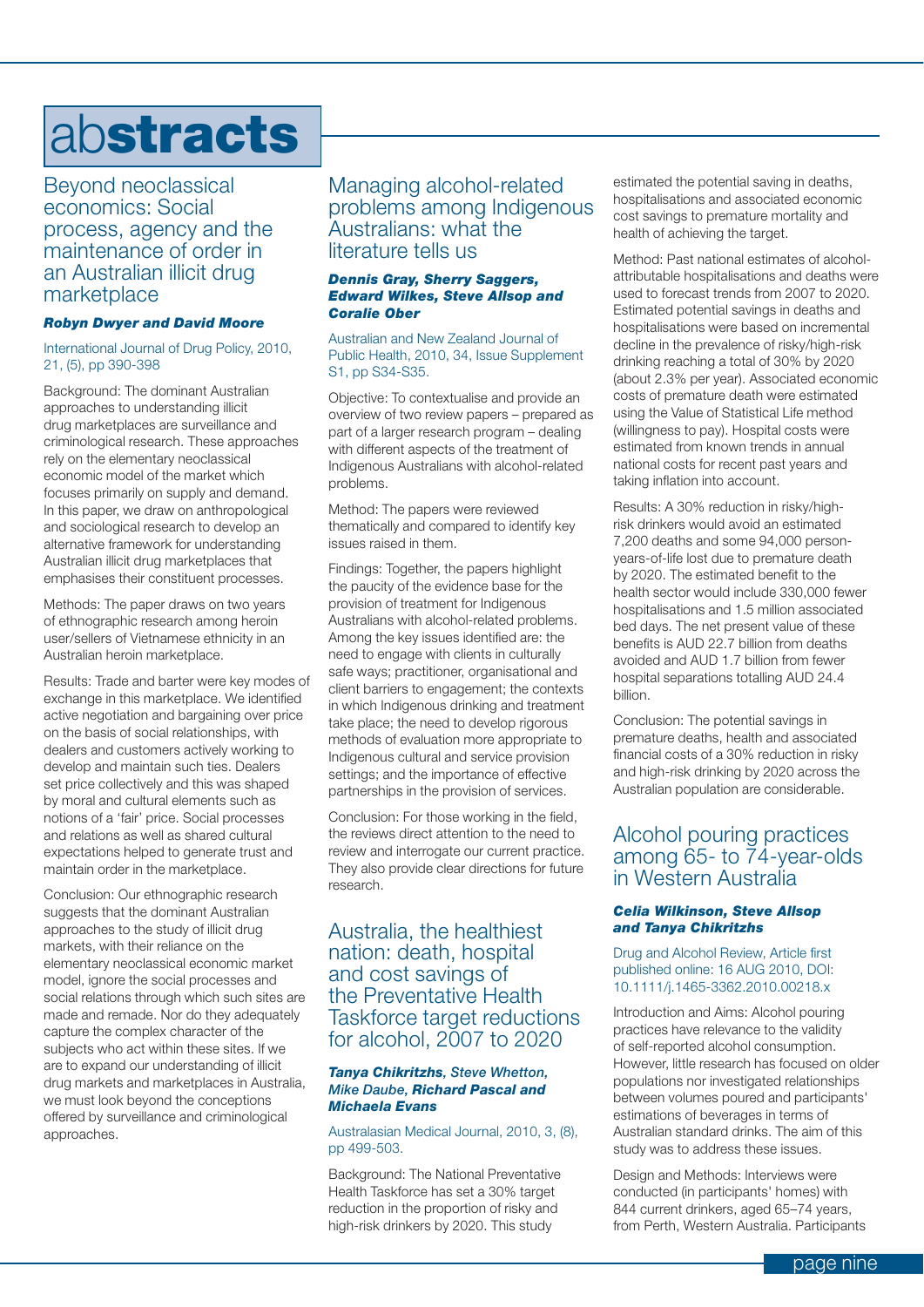### ab**stracts continued...**

poured their 'usual' serving of alcohol into their 'usual' drinking vessel and were asked questions regarding the volumes poured.

Results: Older men poured drinks that were 32% larger than a standard drink (10g of ethanol). The comparable figure for older women was 16%. However, over 25% of all men and 20% of all women indicated they would not record (in a self-report assessment of consumption) the amount poured as one standard drink. Despite participants making corrections, men and women still underestimated amounts poured (men by 23% and women by 16%).

Discussion and Conclusions: As with younger populations, older people pour drinks that are, on average, larger than standard drinks. To increase the accuracy of self-reported consumption, it is recommended that researchers consider pouring practices and people's perceptions of alcohol volumes poured in relation to a standard drink. Further research on this issue may reduce the discrepancy between self-reported levels of consumption and national per capita alcohol sales.

#### Exploring the micro-politics of normalisation: narratives of pleasure, self-control and desire in a sample of young Australian 'party drug' users

#### *Amy Pennay and David Moore*

#### Addiction Research & Theory, 2010, 18, (5), pp 557-571

This paper explores the micro-politics of recreational use of illicit 'party drugs' in a social network of young Australians. These young people often engage in extended sessions of concurrent alcohol and other drug use, and regularly emphasise the pleasures associated with this use. However, as well-integrated young people, they are also exposed to the discourses of non-using friends, family and the wider society, which represent illicit drug use as a potential moral threat. Some group members invoked the need for selfcontrol in relation to illicit drug use and had developed a number of strategies to cease or regulate their use. However, they struggled to regulate pleasure and drew on popular understandings of 'excessive' drug use as indicative of flawed neo-liberal subjectivity. Other group members rejected the need for self-control, choosing instead to emphasise the value of unrestrained bodily pleasure facilitated by the heavy use

of illicit drugs. These co-existing discourses point to the complex ways in which illicit drug users try to challenge the stigma associated with their drug use. Our analysis suggests that future accounts of illicit drug use, and harm reduction initiatives, need to be more attentive to the micro-politics of normalisation. How should harm reduction respond to those who articulate its ethos but pursue pleasure in practice? What should harm reduction say to those who reject regulation on the grounds that it stifles pleasure? Discussing ways to incorporate pleasure into harm reduction should be central to the future development of policy and practice.

#### Enhancing clinical research with alcohol, tobacco and cannabis problems and dependence

#### *Steve Allsop, Owen Carter and Simon Lenton*

#### Drug and Alcohol Review (2010), 29, (5), pp 483-490

Issues: A strong body of evidence guides clinical responses to alcohol and tobacco dependence and there is an emerging evidence base informing responses to cannabis dependence. Nevertheless, there are still important gaps in the evidence base.

Approach: Three researchers, with backgrounds in alcohol, tobacco and cannabis research examine current clinical research and practice to identify potential future priorities for clinical research.

Key Findings: Clinical outcomes will be improved by research that enhances engagement and retention of a broader range of consumers, especially underrepresented and disadvantaged populations who may not respond as well to mainstream interventions. Research might focus on innovative client recruitment approaches, varying treatment intensity, use of new technology and assertive outreach. Assessment of treatment outcome will be enhanced by strategies that facilitate longerterm follow up of participants, adoption of shared measures of non-abstinent outcomes and extending the focus and outcome measures beyond drug use. Translation of research into clinical strategies will be enhanced by improving links between theory and interventions, increased attention on factors that influence treatment fidelity, designing treatment studies that are relevant to a variety of clinical settings, focussing on

clinician characteristics as treatment variables and developing methodologies that address the capacity of participants to discriminate between placebo and pharmacotherapy.

Implications: A range of future research priorities have been identified that have the potential to better engage and retain clients in a range of treatment settings and enhance translation of research findings into improved treatment outcomes.

#### Per capita alcohol consumption in Australia: will the real trend please step forward?

#### *Tanya Chikritzhs, Steve Allsop, Rob Moodie and Wayne Hall*

Medical Journal of Australia, 2010, 193, pp1-4.

Objective: To estimate the national trend in per capita alcohol consumption (PCC) for Australians aged 15 years and older from 1990/91 to 2008/09.

Data Sources: Annual volumes of alcohol consumed and mean alcohol contents by beverage type were obtained from the Australian Bureau of Statistics' apparent consumption of alcohol catalogues and World Advertising Research Centre reports.

Design: Three alternative trends in PCC were estimated based on different assumptions about the alcohol content of wine: i) Old series, assumed that the alcohol content of wine remained stable over time; ii) New series, assumed that the alcohol content of wine increased once in 2004/05 and remained stable to 2008/09; ii) Adjusted series, assumed that beginning in 1998/99, the alcohol content of wine increased gradually over time. Linear trend analysis was applied to identify significant trends.

Results: The New and Adjusted PCC series demonstrated increasing trends while the Old PCC series was stable.

Conclusions: Until recently, official estimates of PCC have been under-estimated and led to the mistaken impression that levels of alcohol consumption have been stable since the early 1990s. Total PCC has in fact been increasing significantly over time due to a gradual increase in the alcohol content and market share of wine and is at one of its highest points since 1991/92, consistent with evidence of increasing alcohol related harm. This new information highlights the need for timely and accurate data on alcohol sales and harms across Australia. **cl**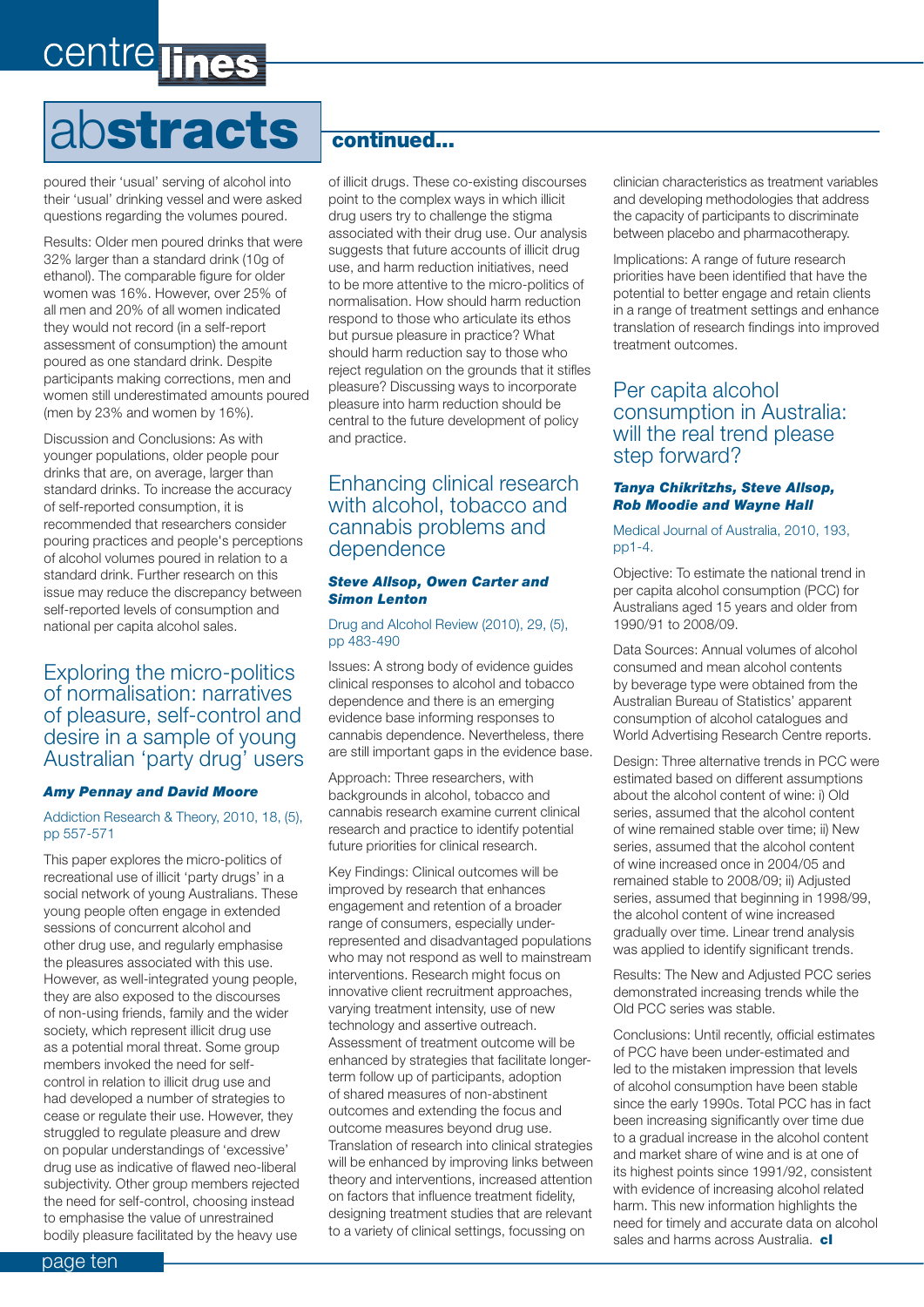### recent **publications**

#### Monographs and Technical Reports

**Butler, T.G., Richters, J., Yap, L., Papanastasiou, C., Richards, A., Schneider, K., Grant, L., Smith, A.**  and Donovan, B. (2010) Sexual health and behaviour of Queensland prisoners – with Queensland and New South Wales comparisons. National Drug Research Institute, Curtin University, Perth and School of Public Health and Community Medicine, University of New South Wales, Sydney.

**Gray, D. and Wilkes, E.** (2010) Addressing and preventing harmful alcohol and other drug use. Closing the Gap Clearinghouse, Australian Institute of Health and Welfare and Australian Institute of Family Studies.

**Rainsford, C.A. and Lenton, S.** (2010) WA drug trends 2009: Findings from the Illicit Drug Reporting System (IDRS). National Drug and Alcohol Research Centre, University of New South Wales, Sydney.

**Rainsford, C.A., Fetherston, J. and**  Lenton, S. (2010) WA trends in ecstasy and related drug markets 2009: Findings from the Ecstasy and Related Drugs Reporting System (EDRS). National Drug and Alcohol Research Centre, University of New South Wales, Sydney.

### Articles and Books

**Adams, M., Fredericks, B., Faulkner, S., Meiklejohn, B., Wilkes, E., Roe, Y., Paki, D., Stearne, A. and Roe-Banks, J.** (2010) The 4th International Network of Indigenous Health Knowledge and Development Conference. Aboriginal and Islander Health Worker Journal, 34, (5), pp 31-32.

**Allsop, S.** (2010) Commentary on Teesson et al. (2010): Getting help to those who need it—improving the delivery of services to people affected by risky drinking. Addiction, 105, (12), pp 2095–2096.

**Allsop, S., Carter, O. and Lenton, S.**  (2010) Enhancing clinical research with alcohol, tobacco and cannabis problems and dependence. Drug and Alcohol Review, 29, (5) pp 483-490.

**Burns, S., Cross, D. and Maycock, B.**  (2010) "That could be me squishing chips on someone's car": how friends can positively influence bullying behaviours. Journal of Primary Prevention, 31, pp 209-222.

**Chikritzhs, T.N., Allsop, S., Moodie, R. and Hall, W.** (2010) Per capita alcohol consumption in Australia: will the real trend please step forward? Medical Journal of Australia, 193, (10), pp 594-597.

**Chikritzhs, T.N., Whetton, S., Daube, M.,**  Pascal, R. and Evans, M. (2010) Australia, the healthiest nation: death, hospital and cost savings of the Preventative Health Taskforce target reductions for alcohol, 2007 to 2020. Australasian Medical Journal, 3, (8), pp 499-503.

#### **Dietze, P., Room, R., Jolley, D., Mathews, S. and Chikritzhs, T.**

(2010) The adverse consequences of drinking in a sample of Australian adults. Journal of Substance Use. Early online view, 16 September 2010, DOI: 10.3109/14659891.2010.495816.

**Dwyer, R. and Moore, D.** (2010) Beyond neoclassical economics: social process, agency and the maintenance of order in an Australian illicit drug marketplace. International Journal of Drug Policy, 21, (5), pp 390-398.

**Gray, D., Saggers, S., Wilkes, E., Allsop, S. and Ober, C.** (2010) Managing alcoholrelated problems among Indigenous Australians: what the literature tells us. Australian and New Zealand Journal of Public Health, 34, pp 34-35.

**Hall, W. and Chikritzhs, T.N.** (2010) The Australian alcopops tax revisited. The Lancet, Early Online Publication, 15 September 2010, doi:10.1016/S0140- 6736(10)61420-1.

**Howat, P., Hallett, J., Kypri, K, Maycock, B., Dhaliwal S. and McManus, A.** (2010) Tobacco smoking in an Australian university sample and implications for health promotion. Preventive Medicine, 51, (5), pp 425-426.

**Lee, A.H., Liang, W., Hirayama, F., Binns, C.W.** (2010) Association between green tea consumption and lung cancer risk. Journal of Preventive Medicine & Public Health, 3, (4), 366-367.

**Liang, W.** (2010) Cyberbullying, Let the Computer Help, Journal of Adolescent Health, 47, (2), pp 209.

**Liang, W. and Binns, C.W.** (2010) Estrogen and colorectal cancer. NOVA. ISBN: 978-1-61728-696-4.

**Liang, W. and Chikritzhs T.** (2010) Reduction in alcohol consumption and health status. Addiction, Early online view, 4 November 2010, Doi: 10.1111/j.1360- 0443.2010.03164.x

**Liang, W., Lee, A.H. and Binns, C.W.** (2010) White rice-based food consumption and

ischemic stroke risk: a case-control study in southern China, Journal of Stroke and Cerebrovascular Diseases 19, (6), pp. 480-484.

**Lobo, R., McManus, A., Brown, G,. Hildebrand, J. and Maycock, B.** (2010) Barriers and enablers for evaluating peerbased youth programs. Evaluation Journal of Australia, 10, (1), pp 36-44.

**McBride, N.** (2010) School alcohol education. Directions in Education, 19/11, (9), pp 3.

**McBride, N.** (2010) School alcohol education: What way forward? Directions in Education, 19/9, (11), pp 4.

**Northcote, J. and Moore, D.** (2010) Understanding contexts: methods and analysis in ethnographic research on drugs. In P.G. Miller, J. Strang & P.M. Miller (eds), Addiction Research Methods. Wiley-Blackwell, Oxford. pp 287-298.

**Pennay, A. and Moore, D. (2010)** Exploring the micro-politics of normalisation: narratives of pleasure, self-control and desire in a sample of young Australian 'party drug' users. Addiction Research & Theory, 18, (5), pp 557-571.

**Skov, S.J., Chikritzhs, T.N., Li, S., Pircher, S. and Whetton, S. (2010) How** much is too much? Alcohol consumption and related harms in the Northern Territory. Medical Journal of Australia, 193, (5), pp 269-272.

**Tinworth, J. Lenton, S. Rodas, A.** (2010) Cannabis: the gap between law and enforcement: snapshot of cannabis laws. Of Substance, 8, (3), pp 24-5.

**Wilkes, E., Gray, D., Saggers, S., Casey, W. and Stearne, A.** (2010) Substance misuse and mental health among Aboriginal Australians. In Purdie, N., Dudgeon, P. and Walker, R. (eds.) Working Together: Aboriginal and Torres Strait Islander Mental Health and Wellbeing Principles and Practice. Australian Council for Educational Research, Canberra. pp. 117-134. ISBN: 978-1-74241-090-6-6

**Wilkinson, C., Allsop, S., and Chikritzhs, T.N.** (2010) Alcohol pouring practices among 65 to 74-year-olds in Western Australia. Drug and Alcohol Review. Article first published online: 16 AUG 2010, DOI: 10.1111/j.1465-3362.2010.00218.x

**Wilson, M., Stearne, A., Gray, D. and Saggers, S.** (2010) The harmful use of alcohol amongst Indigenous Australians. Australian Indigenous HealthInfoNet. **cl**